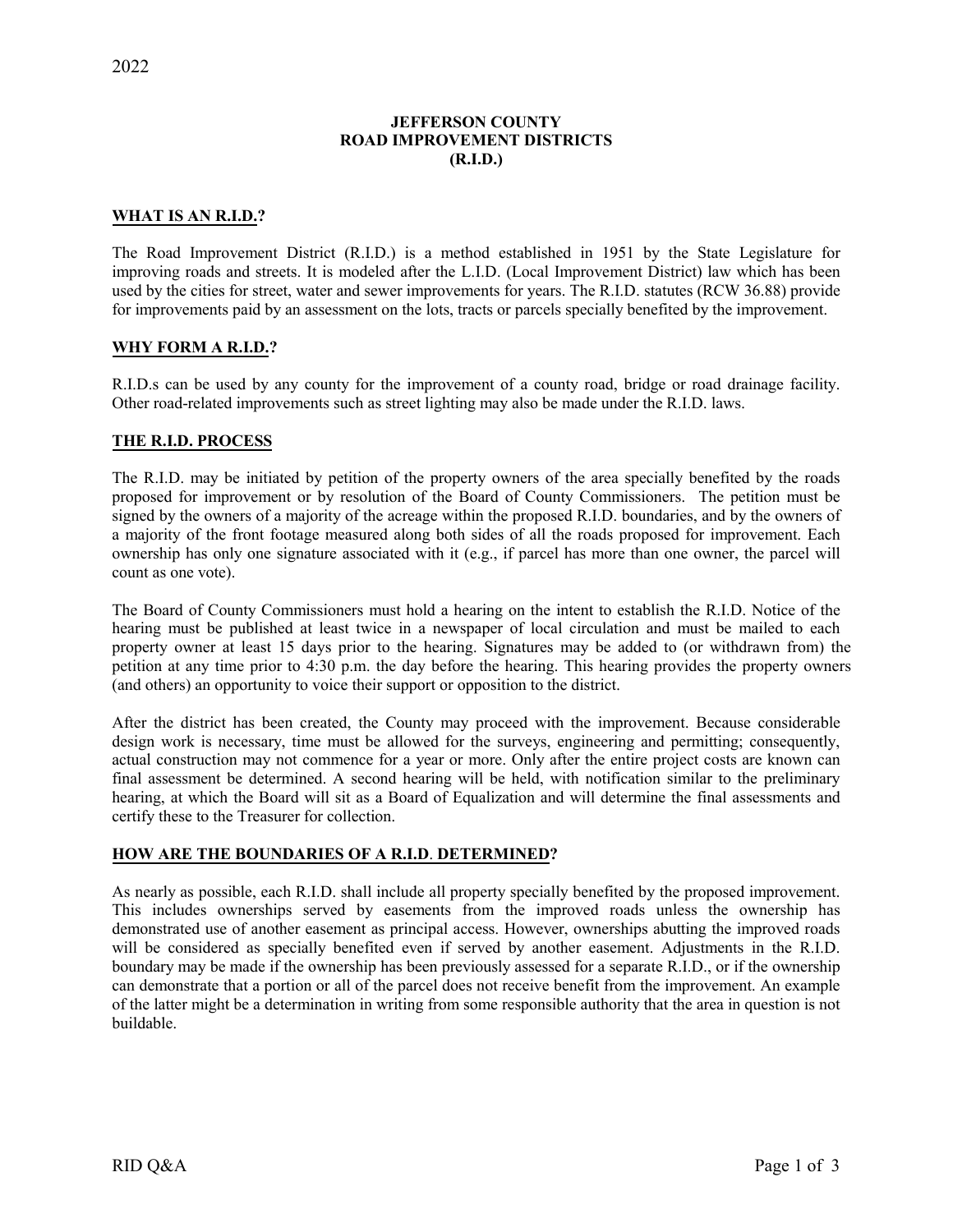# **HOW IS RIGHT OF WAY ACQUIRED**?

All of the land (minimum required 60 feet, 30 feet each side of centerline of the road) necessary for right of way or other purposes in the construction or improvement of any road may be acquired by the County either by gift, purchase, or by condemnation. After the R.I.D. is created and a design is approved, suitable deeds are mailed to each parcel owner along the improvement. The property owners are under no obligation to donate the right of way. However, all costs involved in acquiring the property are charged to the R.I.D. Generally, we send you an estimate of the property value with the deeds if you do not want to donate the land. If you choose to be paid, our right of way agent will draw up all the necessary paperwork.

It is entirely proper to withhold donation of right of way if you have a specific concern, such as compensation for damages to landscaping, or relocation or rebuilding of a fence. These matters can be discussed with the County Right of Way Agents and a right of way agreement will be signed defining the conditions of the right of way transfer. After the deed is recorded, the county will then fulfill its obligations to the owner.

If an agreement cannot be reached with a particular owner and it is necessary to acquire the right of way to proceed with the improvement, the County may institute condemnation proceedings against that owner. The condemnation costs are also borne by the district.

## **HOW ARE COSTS DETERMINED?**

The cost estimate usually consists of three (3) components: Engineering (includes surveying, design, permitting, contract documents and estimates), construction and right of way acquisition. The engineering and construction cost estimate is prepared by the Engineering Department after a field examination. The right of way acquisition costs depends on whether the owners donate all of the right of way, or if it must be purchased.

If all agree to donate, this cost is zero. However, if any have not agreed, the cost will be based on negotiated settlements or condemnations for any and all parcels.

By law, the County may assess the district for the purpose of paying all or any part of the cost of the improvement, including cost overruns on the original design. However, the design and/or scope of the project may not be changed in a way that increases the cost more than 10% over that stated in the original notice without a second notice and hearing. Though counties may participate in the cost of a R.I.D. on an existing county road, it is not required. Jefferson County does not normally include any funds for R.I.D.'s in its budget.

## **HOW ARE COSTS DIVIDED?**

The Board shall use the most practical and equitable method of assessment, given the prevailing conditions. The typical methods are: 1) The lot method, in which each lot (or equivalent) pays an equal share; 2) The area method, in which costs are allocated in proportion to the area of each property; and 3) The Lot/area method, which is a combination of the other two. The Department of Public Works recommends the lot method in cases where the majority of the ownerships are of nearly equal size, the area method when the ownerships are of varying sizes, and the lot/area method when some larger parcels occur with generally uniform small parcels. At the establishment hearing, suggestions from property owners are encouraged as to which method is most equitable. The Board then determines the actual method of assessment at this hearing provided that no assessment as determined by the Board shall be levied which shall be greater than the special benefits derived from the improvements. Often times a special benefit study through a qualified appraiser is necessary to insure that the cost of the proposed improvements does not exceed the special benefits derived by the improvements. The actual assessment is based on the lots in existence at the time of the final hearing (not the establishment hearing).